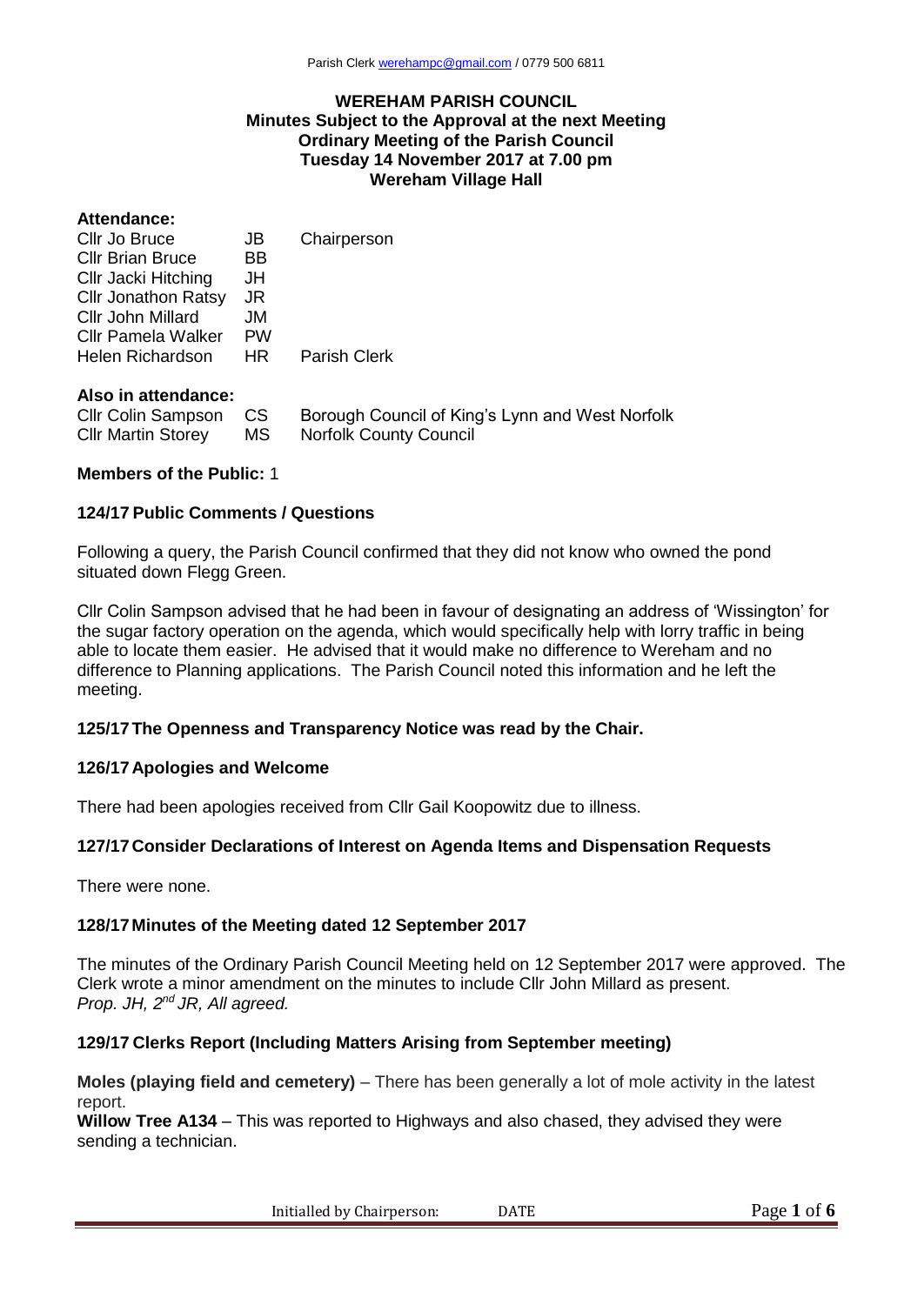**Defibrillator Training Update** – There was no deadline for the training. The Clerk would be progressing the best possible date to attract as many people as possible early in the new year. **Flies Newsletter from Environment Agency** – Had been added to the Website and notice board. **Dead Willow Tree** – The Contractor confirmed that this was on his schedule but not urgent and would be fine to wait.

**Remembrance Day Wreath** – This had been arranged.

**Village Hall Parking on Playing Field** – This was resolved with the Village Hall and it was agreed that parking would be assessed on the field in terms of the wetness for each event.

# **130/17 Correspondence Received**

The Parish Council noted the following correspondence received:

- Community Police Newsletter
- NALC Newsletters.
- Police Issues Briefing JH attended the recent briefing in Downham Market with the Police at the end of October. There had been issues around Hare Coursing discussed and they advised if anyone see it to call 999. The Police had also advised of new high tech cars that were enabling them to make more arrests. If there were 11 or more incidents of speeding caught from the Speed Management sign the Council could let them know and they would try and arrange their van to attend the village. It was agreed that JH could attend on behalf of the Parish Council going forward.

# **131/17Wereham Village Hall Update**

JM also a member of the project team for the Village Hall Committee had agreed to provide an update to the Parish Council. He advised that construction was progressing well and on schedule and was still due to complete at the end of March 2018. The Charity continued to try and raise community funding. The plot of the current hall was still available for sale.

# **132/17Wereham Pond**

The Parish Council agreed that the pond improvements amazing, giving thanks to Norfolk County Council and Mr Sparkle.

BB advised that the bales for lowering into the pond early Spring were always in supply when needed. PW advised that there was nothing to add from the Heritage Group at this time but when there is she would share. The Clerk agreed to ask GK about cultivating lily seeds from the current plants in the pond.

After discussion it was agreed that until the grass was well established at the pond fishing wouldn't be permitted and the orange netting would remain at least until April 2018. The Clerk agreed to place a notice in the notice board and Facebook/website advising of this It was also agreed to move the fence in closer to the area newly grassed, BB and JM agreed to action.

The Chair shared that the Clerk had contacted the Internal Drainage Board to ask for their opinion on placing anything within the area of the storm drain to stop ducklings going down the drain pipe following concerns raised by the public. The Chair highlighted that the Parish Council had received a response which advised that if the Parish Council were to install anything which might impede the outfall of the pond this would increase the flood risk upstream. If the level within the pond were to increase due to this and the restriction was removed suddenly this would then have the potential to increase flood risk downstream and caused increased flow rates into the IDB District downstream where there has been issues in the past. The Parish Council agreed that should anyone place any item in the pond this would not be with the permission of the Parish Council and they would be held responsible. The Council felt that people's homes were more of an urgency to protect.

The Chair shared that the Parish Council had received estimated costs to dredge the pond starting from £10k due to the extra legislation that was now relevant for the work to take place. It was agreed to monitor it over the next 12 months within the introduction of plants and bales. It was noted that the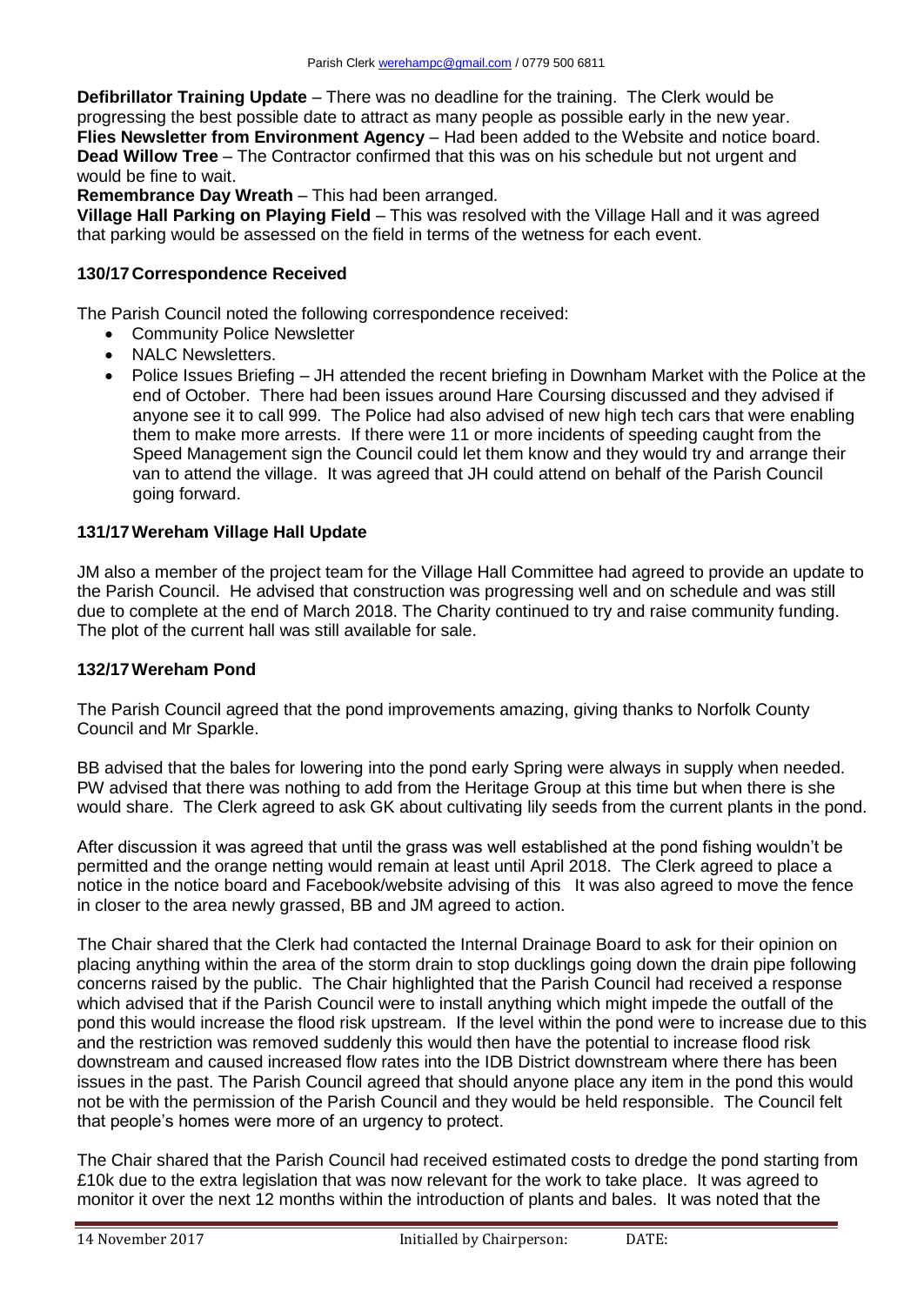contractor who recently helped with renovations to the pond had been within the pond without waders and there didn't seem to any issues.

The Parish Council had received a quote from the contractor who had completed the current renovations to the pond which at that time had been favourable in cost against others. It was agreed to approve a twice annual tidy of the pond's verges at a cost of £120 and also approval of work to the railings to rub down and paint on both sides, including the pressure wash of the wall on top and inside.

The Parish Council had also received a quote to cut the grass near the entrance of the village on Church Road, Village Hall end and it was agreed to reconsider at a later date.

# *Prop. JB, 2nd JH, All agreed.*

**Resolved**: 1) That a twice Annual Tidy of pond verges for £120 with Mr Sparkle is approved for financial year 2018/19. 2) That work to railings and wall at a cost of £300 with Mr Sparkle be approved for financial year 2018/19 3) That the Clerk display a notice to advise no fishing until further notice.

# *Public left the meeting.*

# **133/17St Margaret's Closed Churchyard**

The following areas relating to the Closed Churchyard were discussed.

- **Memorials** The Clerk was liaising with the memorial inspection company and they had advised they would be coming back to Wereham so that they could provide what work specifically was required within the cemetery and churchyard. The Clerk advised that this would be an ongoing piece of work for some time.
- **Boundary Wall** The Clerk was liaising with the Diocese and needed to check with the contractor he was using a Lime mix. Only consent was required as minor repairs were being undertaken.
- **Church Clock Tower**  The Clerk agreed to contact Rev Ken Waters on issues relating to the use of the Clock Tower and until further notice JR would not be amending the clock time in the interests of health and safety.

# **134/17Tree Management**

It was agreed for the Clerk to further seek quotes of the year one priority work identified for discussion in January and also check whether there would be a consent fee from the Diocese for any work undertaken in the Church Yard. The Clerk also agreed to seek further opinion on the Fir Tree within the Churchyard.

**Resolved**: That the Clerk seek further quotes for tree management identified.

# **135/17 Land Registration Access and Old Bowling Green Land**

The Clerk confirmed that these pieces of land had been registered appropriately to the Parish Council and titles had been received confirming that this was now one piece of land.

# **136/17 Street Lighting Update**

The Parish Council had received quotations for the upgrading of all street lights in Wereham to LEDS and also comparable annual maintenance fees. It was agreed for the Clerk to contact the preferred supplier and ask if they could supply a maintenance programme over five years to match the guarantees on the LED lights. It was agreed to ensure that if there was poor performance any contract would allow the Council to cancel any agreement. It was agreed to further review in January. JM added that the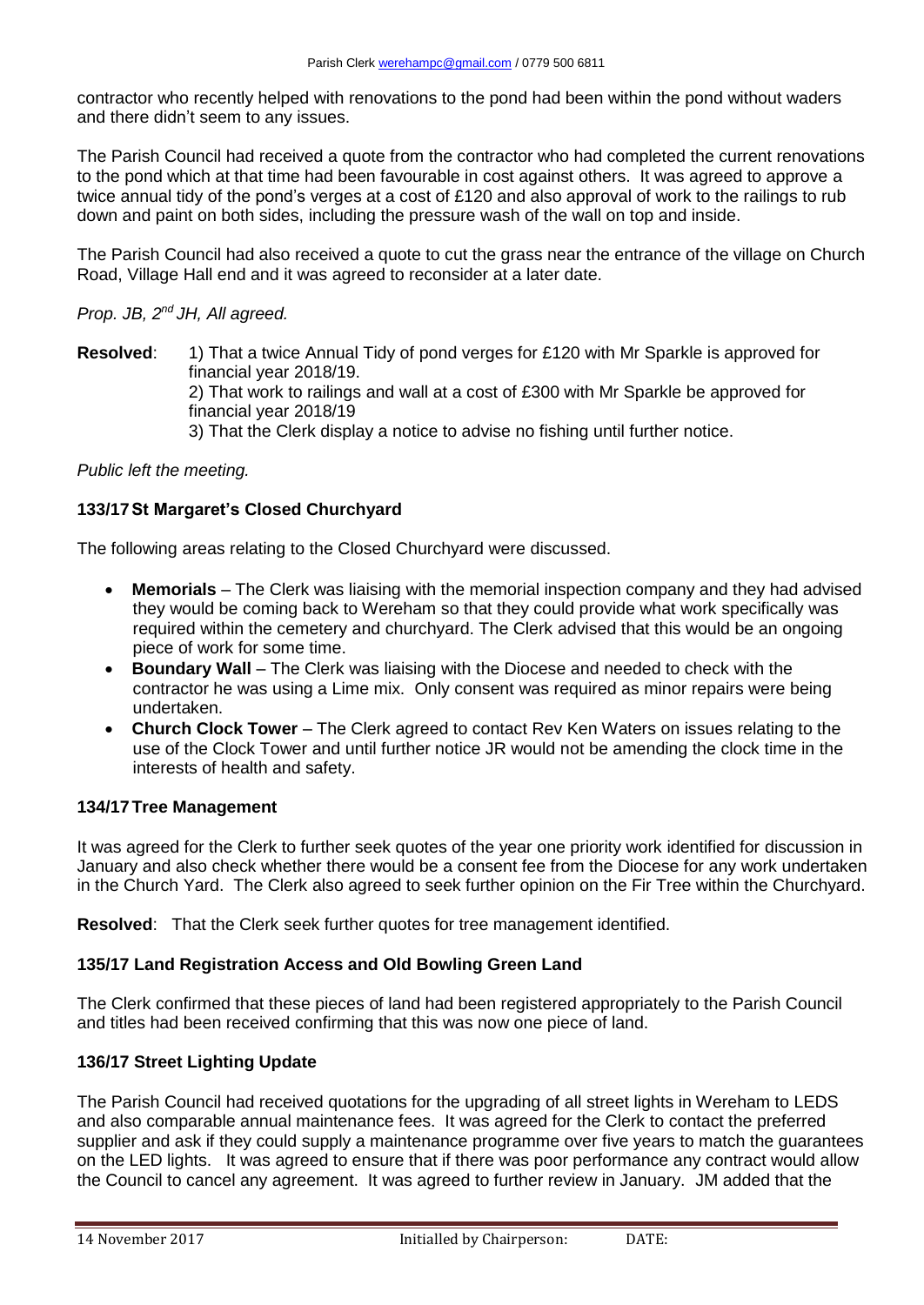pole outside the Village Hall with a light would be moved to the other side of the access on Heygates land late February/early March.

**Resolved**: That the Clerk liaise with preferred supplier on five-year maintenance contract and place on the January agenda for further discussion.

# **137/17 Re-Siting of the Millennium Bench**

It was agreed to re site the Millennium Bench in the Cemetery using paving slabs at the base. The Clerk agreed to get a price on re-siting it which had previously been agreed to be covered by the appliers of a memorial bench.

**Resolved**: That the Clerk will seek a price for bench movement and pass to applicant.

# **138/17 Village Handyman**

It was agreed that a Village Handyman would be ideal adhoc to cover jobs that were required from time to time. The cost of £9 per hour was approved and the Clerk agreed to liaise with the supplier. It was agreed that the Clerk would raise hours of work for approval from meeting to meeting.

**Resolved**: That a Handyman will be approved at £9 per hour but spend to be agreed ad hoc from meeting to meeting.

#### **139/17 Play Area Rubber Matting Pressure Wash**

A quote had been received from Mr Sparkle on providing pressure washing services to the matting of the play area at £100 per occasion. The Parish Council agreed for the Clerk to action in the event of this being required.

# **140/17 Multi Sports Equipment**

As there hadn't been successful arrangement for the movement of the equipment the Parish Council agreed that it would be prudent not to delay the inspection further and confirmed for the Clerk to go ahead as previously approved. The Chair advised that a quote had been sort from a professional play equipment firm to move the equipment, and they had quoted £3k which the Council agreed it could not fund. It had been agreed that the resident would keep the Clerk informed of any further assistance to move the equipment, after which a further inspection would still need to be arranged as a matter of health and safety.

# **141/17 British Sugar Operations Address**

The Parish Council approved that they were in favour of the use of Wissington as part of a geographic address for British Sugar PLC operations. The Clerk agreed to respond to the Borough Council.

# **142/17 EU Sugar Quotas**

The Parish Council discussed, and JH advised that there may be no extra sugar but it might stop the importing of sugar cane. The Parish Council agreed they had nothing further to add.

# **143/17 General Data Protection Regulations Update**

The Clerk advised that she had attended the General Data Protection training in November. From the training she would be presenting a new policy for adoption, an audit and the approval of a Data Protection Officer at the meeting in January. The Clerk advised that the enhanced legislation to the current Data Protection legislation dated 1998 would come into force in May 2018 and the Parish Council needed to be ready. She added that this could potentially be an added Duty for the Clerk and would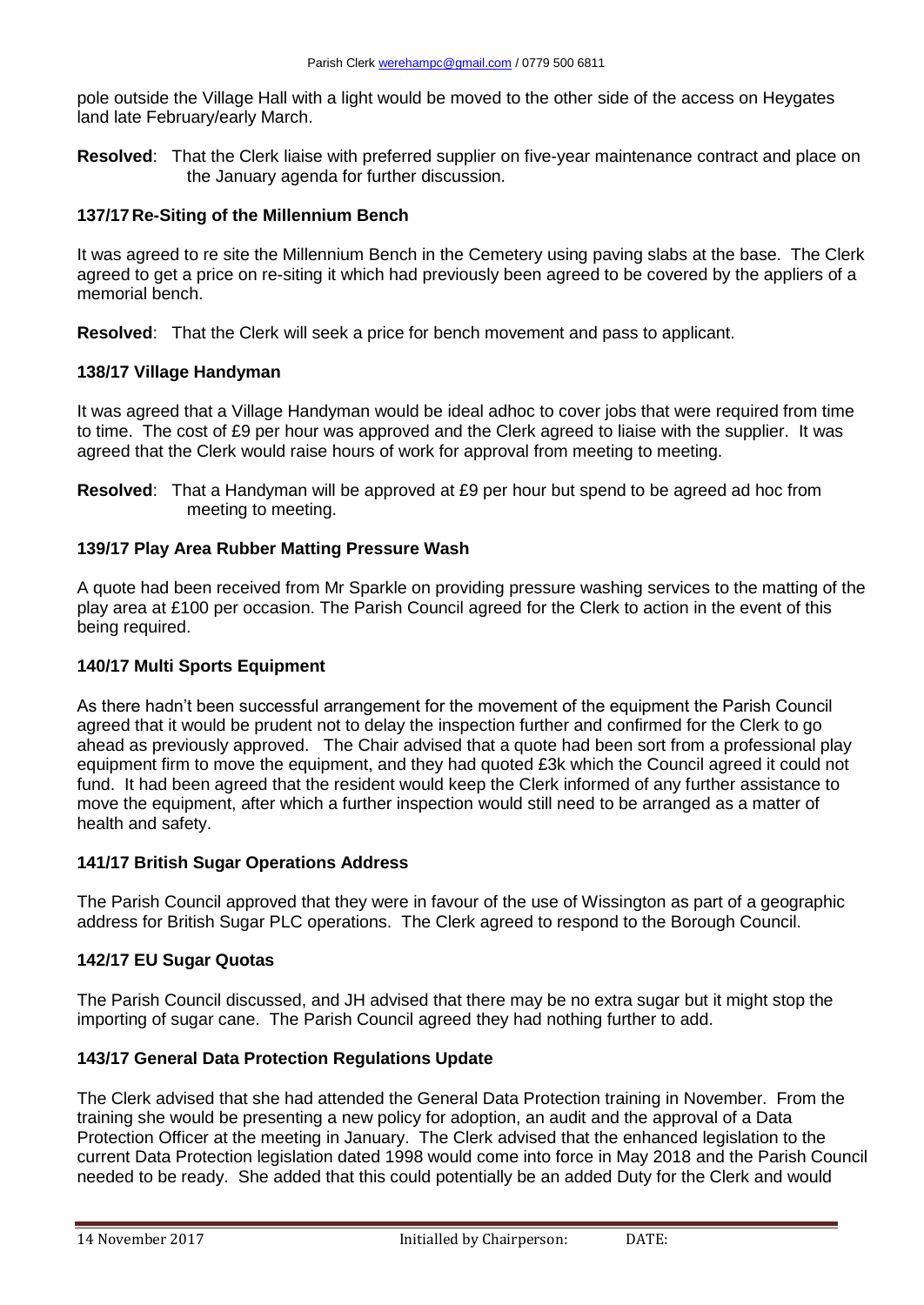mean extra hours to resolve. The Clerk advised that it would be important to take care of any personal data verbal or written and for it to be not available in meetings or any other locations.

# **144/17 Clerk Training**

It was approved for spend of £25 plus VAT spend on Clerk training early in 2018. *Prop. JB, 2nd JH, All agreed.*

# **145/17Playground, Cemetery, Pond Area, Playing Field and Churchyard Bi-Monthly Inspection**

JH inspected the areas and advised that:

- There were bolts missing on the logs of the play equipment the Clerk agreed to ask the Handyman to resolve as soon as possible.
- The wooden boards in the cemetery were causing a trip hazard the Clerk agreed to ask the Handyman for how many hours it would take to resolve and grass over.
- There was no dog fouling sign on the play area Clerk to seek new sign.

# **146/17 Rangers / Highways Maintenance Tasks**

There was none.

# **147/17Planning Application Matters**

There were no planning applications for consideration within the meeting and decisions received were noted as follows:

**17/01807/F** Extension to create 2 bedrooms and shower/en-suite 1 Queens Close Wereham, PE33 9AX – no objections or comments.

**17/00151/TREECA** - Manor House Stables Church Road Wereham, PE33 9AP - T1 Eucalyptus Tree - Remove 2 lower limbs right side reduce by 4m left side limbs within Conservation Area

#### **148/17Finance**

The Accounts to month ending September 2017 and October 2017 had been provided to the Parish Council including the cheques to be signed and payments approved for these months in accordance with what is shown below: The Finance Committee had checked and approved by signing off financial information prior to the meeting. The Parish Councillors also received a cash flow spreadsheet and noted its contents.

| Payee                                                                                                   | <b>Net</b> | <b>VAT</b> | Gross  |
|---------------------------------------------------------------------------------------------------------|------------|------------|--------|
| Mr Sparkle - clearance of brambles, dead foliage,<br>remove laurel bush, tidying and spraying bank near |            |            |        |
| brambles and applying grass seed                                                                        | 170.00     | 0.00       | 170.00 |
| Royal British Legion - Wreath                                                                           | 21.50      | 0.00       | 21.50  |
| Anglia Computer - Annual Web Hosting                                                                    | 70.00      | 14.00      | 84.00  |
| Birketts - Final Fee for Playing Field Licence                                                          | 744.00     | 147.60     | 891.60 |
| CGM - Mowing Aug & Sept; Spraying Aug & Sept; play                                                      |            |            |        |
| area fungicide July and oct;                                                                            | 594.74     | 118.97     | 713.71 |
| HMRC Wages (PAYE) - September and October                                                               | 109.60     | 0.00       | 109.60 |
| Helen Richardson - Wages and Expenses exc PAYE -                                                        |            |            |        |
| September and October                                                                                   | 73.08      | 0.00       | 73.08  |
| <b>SJA Pest Control</b>                                                                                 | 34.00      | 0.00       | 34.00  |
| Eon Bills for October and November                                                                      | 103.25     | 5.16       | 108.41 |
| JD Signs - Church Sign                                                                                  | 6.95       | 1.39       | 8.34   |
| Hilgay PC - Parish Cllr Training John Millard                                                           | 31.25      | 0.00       | 31.25  |